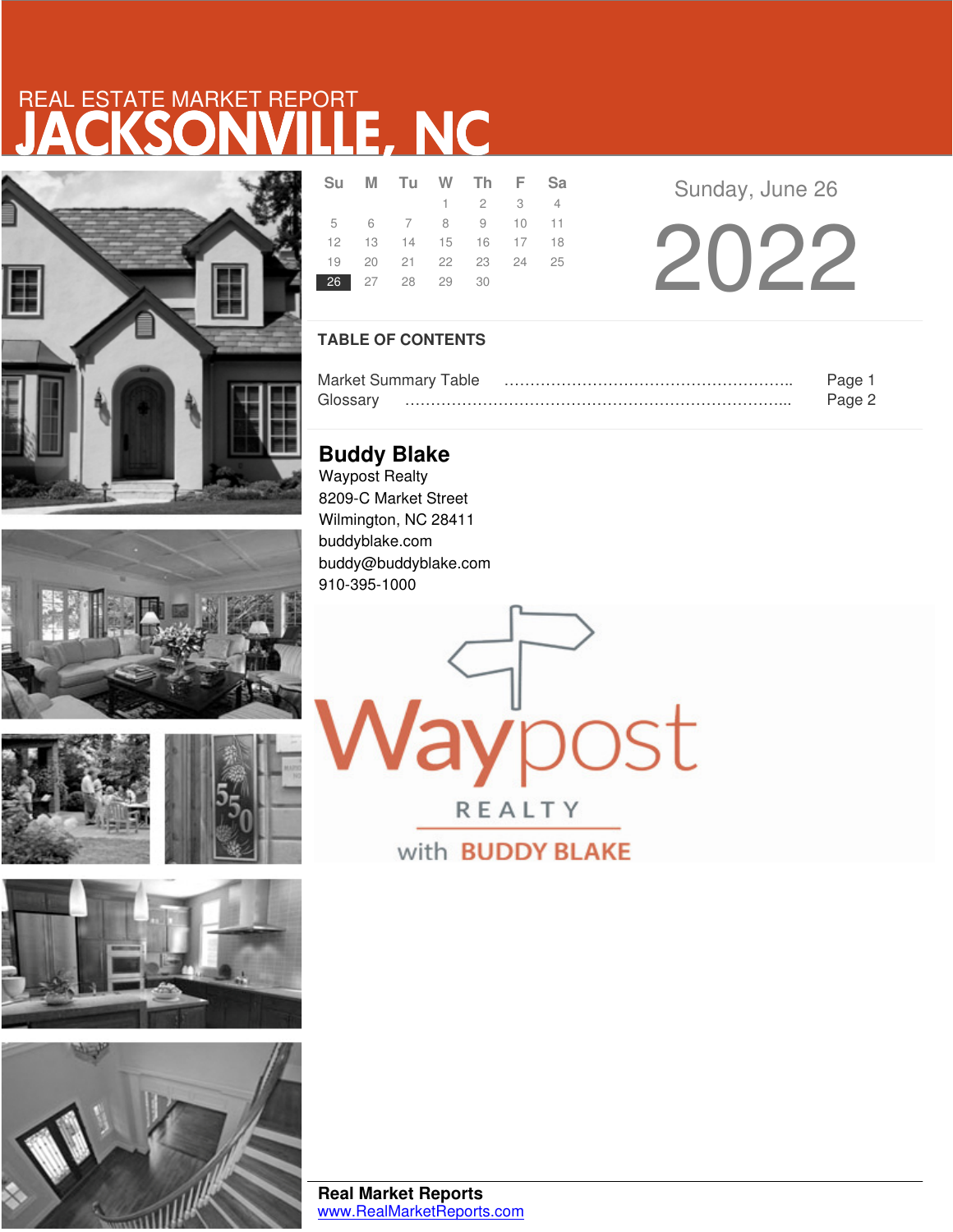# .E. NC REAL ESTATE MARKET REPORT

## Sunday, June 26, 2022

## Buddy Blake

buddy@buddyblake.com Waypost Realty 910-395-1000

| <b>MARKET SUMMARY TABLE</b>                                        |                                                                                                            |                |        |                       | 383 PENDING <sup>[2]</sup>     |                |       |                  | 59 OFF-MARKET (last 6 mos) <sup>[3]</sup> |        |                      |                                             |                                | <b>ABSORPTION RATE</b><br>(months of inventory) |                      |                |
|--------------------------------------------------------------------|------------------------------------------------------------------------------------------------------------|----------------|--------|-----------------------|--------------------------------|----------------|-------|------------------|-------------------------------------------|--------|----------------------|---------------------------------------------|--------------------------------|-------------------------------------------------|----------------------|----------------|
| $A = Average Value$<br>$M = Median Value$<br>$N/A = Not Available$ |                                                                                                            |                |        | <b>144 ACTIVE [1]</b> |                                |                |       |                  |                                           |        |                      | <b>1387</b> SOLD/CLOSED (last 6 months) [4] |                                |                                                 |                      |                |
| <b>Price Range</b>                                                 |                                                                                                            | <b>Num</b>     |        | <b>Days</b>           | <b>Current</b>                 | <b>Num</b>     | Pend  | <b>Num</b>       | <b>Num</b>                                |        | <b>Days</b>          | <b>Original</b>                             | <b>Final</b>                   | Sold/                                           | List-                | Est.           |
| Low                                                                | <b>High</b>                                                                                                | #              |        | on<br><b>Market</b>   | List<br><b>Price</b>           | #              | Ratio | $\#$             | $\#$                                      |        | on<br><b>Market</b>  | List<br><b>Price</b>                        | List<br><b>Price</b>           | <b>Closed</b><br><b>Price</b>                   | <b>Sale</b><br>Ratio | Mos.           |
| \$0                                                                | \$49,999                                                                                                   | $\overline{0}$ |        |                       |                                | $\overline{0}$ |       | 1                | $\overline{2}$                            | Α<br>M | 77<br>77             | \$<br>51,500<br>\$<br>51,500                | \$<br>40,000<br>\$<br>40,000   | \$<br>34,000<br>\$<br>34,000                    | 85%<br>85%           | N/A            |
| \$50,000                                                           | \$99,999                                                                                                   | $\overline{2}$ | Α<br>M | 15<br>15              | 94,450<br>S<br>94,450<br>\$    | 3              | 60%   | 4                | 15                                        | Α<br>M | 19<br>3              | 90,016<br>\$<br>85,000<br>\$                | \$<br>83,153<br>\$<br>79,990   | 78,217<br>\$<br>79,000<br>\$                    | 94%<br>99%           | 0.8            |
| \$100,000                                                          | \$149,999                                                                                                  | 8              | Α<br>M | 29<br>9               | 132,781<br>\$<br>\$<br>138,425 | 17             | 68%   | 9                | 87                                        | Α<br>M | 25<br>$\overline{7}$ | \$<br>132,958<br>\$<br>135,000              | \$<br>131,595<br>\$<br>135,000 | \$<br>130,383<br>\$<br>134,000                  | 99%<br>99%           | 0.6            |
| \$150,000                                                          | \$199,999                                                                                                  | 11             | Α<br>M | 19<br>14              | \$175,982<br>\$179,500         | 75             | 87%   | 16               | 371                                       | Α<br>M | 11<br>$\overline{4}$ | \$<br>173,759<br>\$174,900                  | \$174,166<br>\$174,500         | \$175,685<br>\$175,000 100%                     | 101%                 | 0.2            |
| \$200,000                                                          | \$249,999                                                                                                  | 21             | Α<br>M | 14<br>3               | 229,355<br>\$<br>227,000<br>\$ | 62             | 75%   | $\overline{7}$   | 335                                       | Α<br>M | 10<br>3              | \$<br>217,308<br>\$<br>218,000              | \$217,340<br>\$217,000         | \$222,214 102%<br>222,500 103%<br>\$            |                      | 0.4            |
| \$250,000                                                          | \$299,999                                                                                                  | 37             | Α<br>M | 14<br>10              | 284,812<br>\$<br>\$<br>289,900 | 76             | 67%   | 13               | 299                                       | Α<br>M | 8<br>3               | 268,036<br>\$<br>266,500<br>\$              | \$ 268,035<br>\$265,900        | \$ 272,970 102%<br>\$ 272,000 102%              |                      | 0.7            |
| \$300,000                                                          | \$349,999                                                                                                  | 35             | Α<br>M | 30<br>17              | \$ 320,543<br>319,900<br>\$    | 74             | 68%   | 5                | 164                                       | Α<br>M | 8<br>3               | \$<br>307,055<br>306,500<br>\$              | \$ 309,674<br>\$309,450        | \$ 318,807 103%<br>316,000 102%<br>\$           |                      | 1.3            |
| \$350,000                                                          | \$399,999                                                                                                  | 15             | Α<br>M | 39<br>20              | 365,575<br>\$<br>\$360,000     | 45             | 75%   | 3                | 52                                        | Α<br>M | 25<br>3              | 353,239<br>\$<br>\$355,500                  | 358,037<br>\$<br>\$360,500     | 368,446 103%<br>\$<br>\$ 366,750 102%           |                      | 1.7            |
| \$400,000                                                          | \$449,999                                                                                                  | $\overline{7}$ | Α<br>Μ | 43<br>19              | 427,963<br>\$<br>432,000<br>\$ | 19             | 73%   | $\overline{0}$   | 36                                        | Α<br>M | 18<br>4              | \$<br>511,250<br>404,500<br>\$              | \$411,045<br>\$411,450         | \$416,709<br>\$415,000 101%                     | 101%                 | 1.2            |
| \$450,000                                                          | \$499,999                                                                                                  | $\overline{2}$ | Α<br>M |                       | 469,889<br>\$<br>\$<br>469,889 | 10             | 83%   | 1                | 9                                         | Α<br>M | 4<br>$\mathbf{1}$    | 460,606<br>\$<br>\$<br>455,555              | \$461,828<br>\$456,000         | 463,162 100%<br>\$<br>460,000 101%<br>\$        |                      | 1.3            |
| \$500,000                                                          | \$549,999                                                                                                  | 1              | Α<br>Μ | 93<br>93              | \$<br>515,000<br>\$515,000     | $\overline{0}$ |       | $\mathbf{0}$     | $\overline{7}$                            | Α<br>M | 60<br>8              | \$<br>540,114<br>525,000<br>\$              | 529,857<br>\$<br>\$ 519,000    | \$518,571<br>\$ 519,000 100%                    | 98%                  | 0.9            |
| \$550,000                                                          | \$599,999                                                                                                  | 1              | Α<br>M | 45<br>45              | \$550,000<br>550,000<br>\$     | $\overline{2}$ | 67%   | $\theta$         | 3                                         | Α<br>M | 3<br>3               | 552,600<br>\$<br>542,900<br>\$              | \$552,600<br>\$542,900         | \$ 573,333 104%<br>575,000 106%<br>\$           |                      | $\overline{2}$ |
| \$600,000                                                          | \$649,999                                                                                                  | $\bf{0}$       |        |                       |                                | $\bf{0}$       |       | $\bf{0}$         | 6                                         | Α<br>M | 30<br>21             | \$<br>670,800<br>662,500<br>\$              | 665,800<br>\$<br>649,950<br>\$ | \$<br>632,083<br>\$635,000                      | 95%<br>98%           | N/A            |
| \$650,000                                                          | \$699,999                                                                                                  |                | Α<br>М | 20<br>20              | \$675,500<br>\$ 675,500        | $\theta$       |       | $\theta$         | $\theta$                                  |        |                      |                                             |                                |                                                 |                      |                |
| \$700,000                                                          | $^{+}$                                                                                                     | 3              | Α<br>Μ | 182<br>31             | \$911,333<br>\$775,000         | $\theta$       |       | $\boldsymbol{0}$ | 1                                         | А<br>M |                      | \$735,000<br>\$735,000                      | \$ 735,000<br>\$ 735,000       | \$735,000 100%<br>\$735,000 100%                |                      | 18             |
| <b>Market Totals</b>                                               |                                                                                                            | 144            |        |                       |                                | 383            | 73%   | 59               | 1387                                      |        |                      |                                             |                                |                                                 |                      | 0.6            |
| <b>Market Averages</b>                                             |                                                                                                            |                |        | 27                    | \$303,153                      |                |       |                  |                                           |        | 12                   | \$239,294                                   | \$237,057                      | \$241,034 102%                                  |                      |                |
| <b>Market Medians</b>                                              |                                                                                                            |                |        | 12                    | \$294,950                      |                |       |                  |                                           |        | 3                    | \$225,000                                   | \$225,000                      | \$230,000 102%                                  |                      |                |
|                                                                    | Date Range (Off-Market & Sold) = 12/26/2021 to 06/26/2022<br><b>Favors Buyers</b><br><b>Favors Sellers</b> |                |        |                       |                                |                |       |                  |                                           |        |                      |                                             |                                |                                                 |                      |                |

Data believed to be accurate but not guaranteed.

Status = [1] Active; [2] Pending; [3] Cancelled, Expired, Withdrawn; [4] Closed

City = Jacksonville

Sub-Type = Single Family Residence